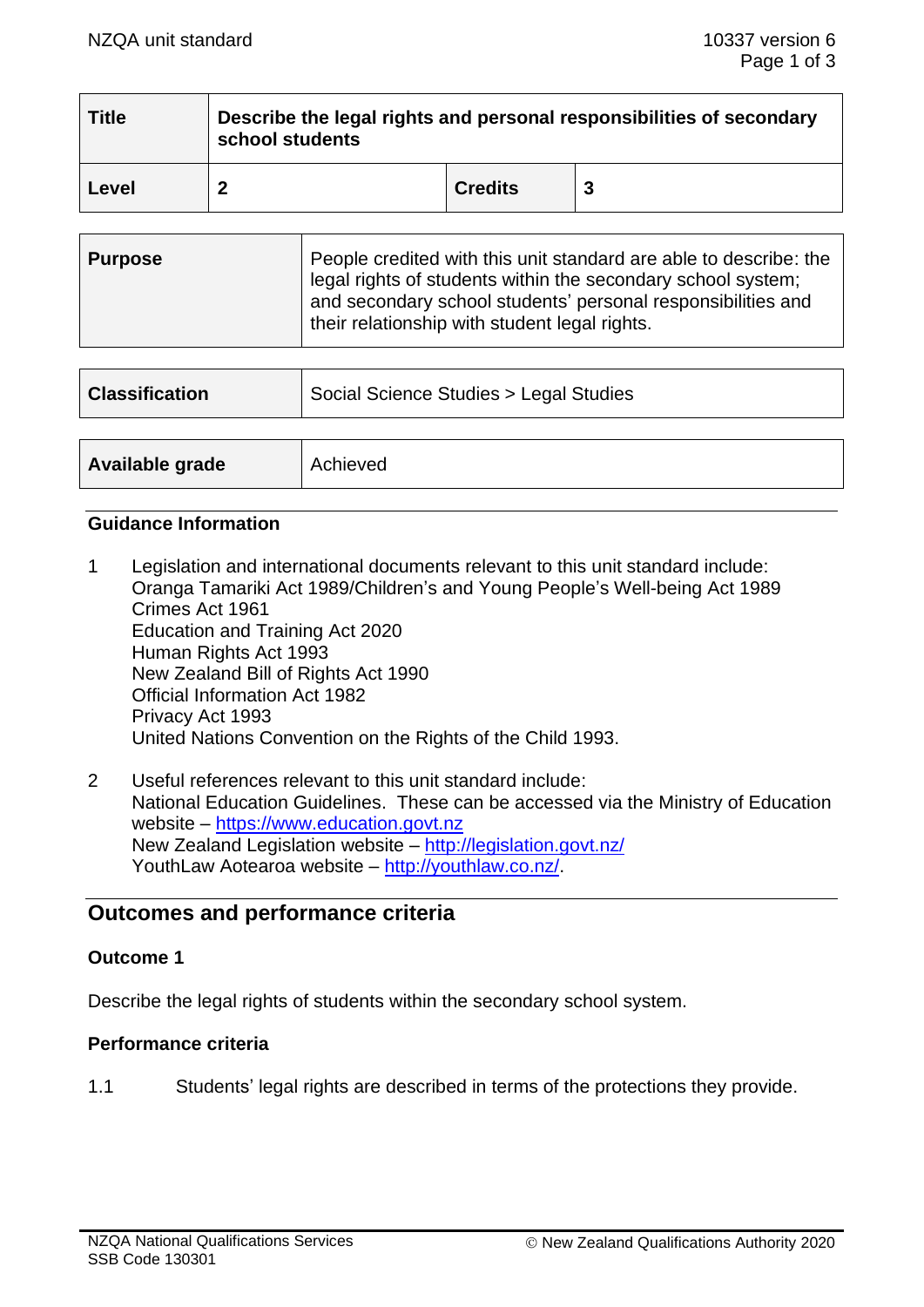- Range legal rights in relation to a free education (ages 5 to 19) and the right to attend school; an environment that enhances learning, builds on needs, and respects personal dignity; good guidance and counselling; catering for special needs; protection from abuse; personal safety; freedom of expression; protection from unreasonable search; freedom from discrimination; rights to privacy; evidence of at least three legal rights is required.
- 1.2 Forms of discipline are described in terms of their legal status and where any special conditions apply.
	- Range forms of discipline in relation to  $-$  written work, detention, extra work around the school, restorative practices, removal from a lesson, removal of privileges, behaviour management programme, parent and principal conference, reports, contracts, stand-down; two of – corporal punishment, punishment which humiliates or degrades, sending home, internal suspension; evidence of at least two forms of discipline is required.
- 1.3 The suspension process is described in terms of legal grounds, types of suspension, and procedures that must be followed.

## **Outcome 2**

Describe secondary school students' personal responsibilities and their relationship with student legal rights.

## **Performance criteria**

- 2.1 Students' personal responsibilities are described in terms of their purpose.
	- Range personal responsibilities in relation to attendance, compliance with school rules and standards, non-infringement of others' rights: evidence of at least two personal responsibilities is required.
- 2.2 The relationship between students' legal rights and personal responsibilities is described for aspects of conduct in a school situation.
	- Range aspects of conduct in relation to  $-$  use of mobile digital devices, dress, homework, speech; evidence of at least two aspects of conduct is required.

| <b>Planned review date</b><br>31 December 2025 |
|------------------------------------------------|
|------------------------------------------------|